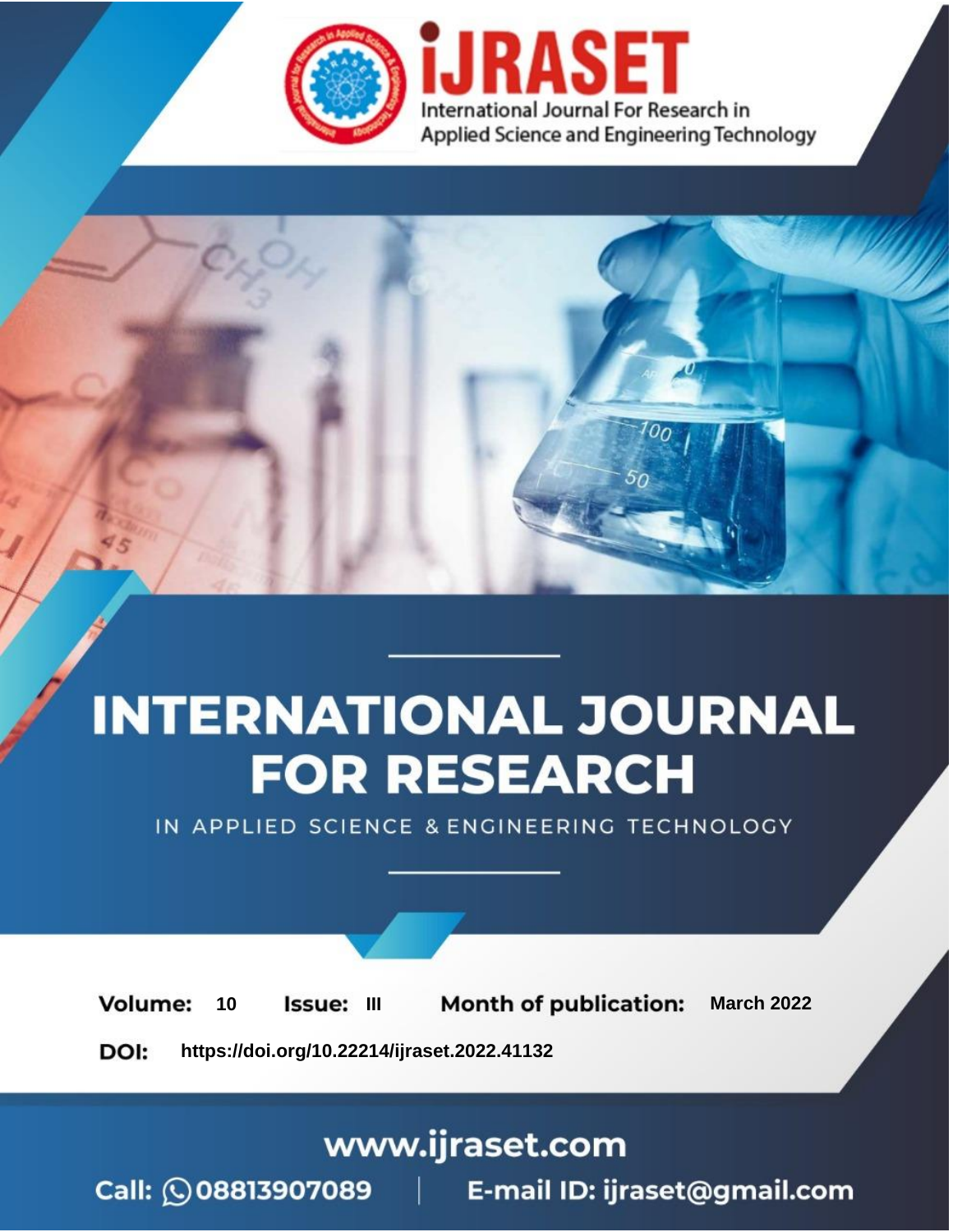

### **Fake News Detection Using Blockchain**

Prof. Sipra Panigrahi<sup>1</sup>, Akash Kumar Rai<sup>2</sup>, Akhil Kumar Rajput<sup>3</sup>, Ayush Bhardwaj<sup>4</sup> *1, 2, 3, 4Department of Computer Science, HKBK College of Engineering Bangalore, India*

Abstract: Due to fast growth in the data day by day it's a very difficult task to find out original information from the content. Social media helps us a lot to get information and deliver us on time. As people are more habituated towards social media and find the news from different resources sometimes the fake news also impacts people a lot in their day-to-day life. Blockchain technology helps people to get the proper information in various sectors like as food sector, fashion world, supply chain, as well as banking sectors. The broadcast and transparent nature of blockchain can help in the above sector enhance the technology as well as helps to detect the fact news in the current situation. In this paper, we gave acomplete idea about the blockchain technology methods andtechniques used widely in fake news detection. We can acquire this technique by combining and modifying the blockchain technique by applying the Text Mining (TM) algorithm. The above research paper talks about a brief research method on blockchain technology, It's an outcome of testing data that clearly defines and represents the *importance of the blockchainmethod in the implementation technique. Here the main goal of the paper is to find a security system ledger.*

*Keywords: Component; fake news detection; text mining;blockchain; detection algorithms words;*

#### **I. INTRODUCTION**

"Nowadays due to spread of false rumors or news that might cause insecurity among common general people and system whichpeople are following or security, Providing incorrect information tendsto carry a sentence of imprisonment for some years." Fighting information crimes" Involvement of some common people in this illegal activities may arise and affect public order, may cause a problem for them and also they may punish over a period of moreand more years, and it can also put them in problem for them a period to come out from the situation. These are the issues that challenge the researcher to get out the resultant solution to the outcome and to provide proper information to the common people to avoid the crime and as well as to be aware of the proper information. When digital content is shared, with the media and video or pictures of any event, it's very difficult to find out the authenticity and credibility of that particular news. It will mislead the people and forced them to involve in criminal activities. Due to insufficient information, people can't have faith in the news detectionsystem. Day by day due to the fast growth of the digital world making digital content and writing the report makes us very easy. Fake news creates wrong thoughts among the people and in their minds too, to make it resolve we need to find the originality of the content and represent it to the people.

Whereas, putting an end to doing wrong things willaffect people a lot concerning their career.

There are several processes to implement a special approach to handle the process of fake news by applying the algorithms and different techniques. We need to approach different rules and regulations needs to adjust the functional and behavioral approach of the model to enhance the trustamong people.

In the above research problem, one major challenge is to upgrade the decentralization of social networks by minimizing the spread of fake news and to verify the fake news detection properly.

After doing a general competitive study in this paper describe

- *1)* It gives complete analysis and detection of the fake news on social networks.
- *2)* Verify the source integrity of information and find out thereality of the following content.
- *3)* Identify the rank from the content and analyze it as per thenode's importance.

#### **II. RELATED WORKS**

There are different techniques of blockchain technology that can be used in past research methods and implementations as categorized into four types as Knowledge-based detection system, Style-based detection, Propagation based detection, and Credibility based detection. Knowledge-based detectionidentifies and explains about knowledge and fact-checking mechanisms and describes the real facts properly, whereas style-based detection is a completely different description theory compared to others it gives an idea regarding the intention of the news article and the understanding level of the content and to explains it properly.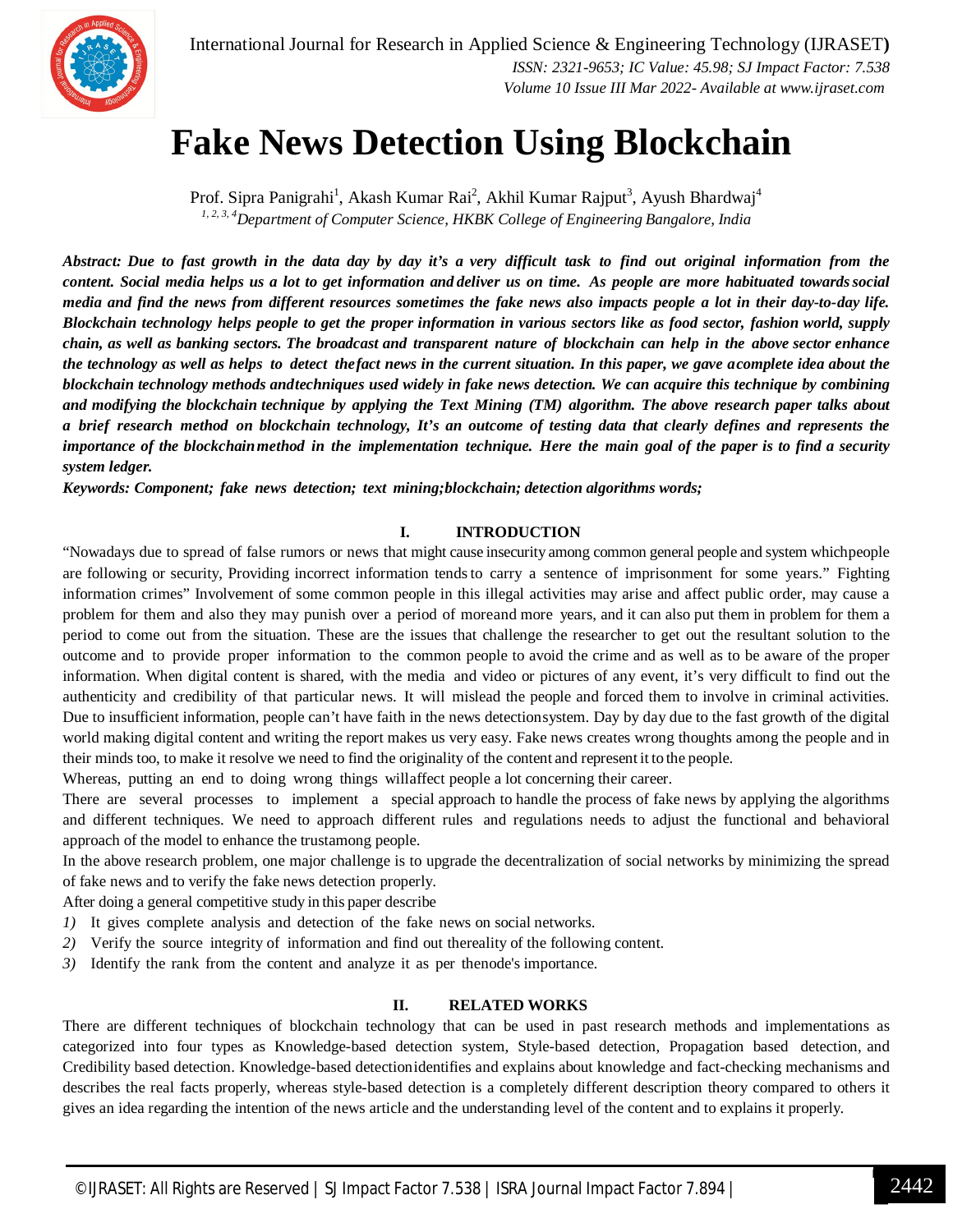

International Journal for Research in Applied Science & Engineering Technology (IJRASET**)**  *ISSN: 2321-9653; IC Value: 45.98; SJ Impact Factor: 7.538 Volume 10 Issue III Mar 2022- Available at www.ijraset.com*

Apart from that propagation-based deception helps to explore the contents of propagation of the article and credibility-based detection refers to using the article source to determine its authenticity. Blockchain technology is used to trace the source regarding the fake news and then determine its accuracy to find out the fake news and identify the false contents before reaching to thegeneral people. It helps us to identify the fake news and identify the resources spreading the false news. As per the survey of Wenqian Shang et. al. (2018), many systems can be used to detect the past for fake news and trace and detect false information using blockchain. Proposes a blockchain-based system can be useful for finding source evaluation and itmakes sure that the news article has not been exposed toothers. Also, there are different methods such as the multi- model approach, and different algorithms are used to find out the fake news from different social media and internet resources. The current research work is based on the following work of the implementation techniques and methods to identifythe problem statement and detection of fake news.

#### **III. BLOCKCHAIN TECHNOLOGY**

Blockchain technology gathers information from different resources in such a process no one can change or modify the content. Blockchain is a hyper ledger technology that has different qualities such as it is distributed, immutable, and each and every transaction is recorded and it has the most secure system. All the authors have a complete copy of the ledger for clear transparency and ideas. For each transaction, each and every block are added together like a chain system, and the network is valid by using transaction cryptography. Each transaction happened in termsof blocks and it is the most secure system. This process is a very secure and centralized system also no one can hake the information from the system. It is a very secure ledger and also very helpful for the author to secure the data and to avoid transmitting fake news.

#### *A. Distributed vs CentralizedArchitecture*

Centralized software systems [7], give a clear description of thecomponents are located around like a distributed system approach. In another way, the components of distributed systems approach to form a network system of connected components that don't support any central element of coordination or control system shown in the figure described neatly in the below figure.



architecture

Figure 2 describes distributed and centralized architectures are given in above. The circles in the figure represent nodes, which interconnected each other. The edges represent connections between one node to another in the above figure. The righthand side of Figure 2 describes all nodes are interconnected to a centralized node, whereas another figure clearly describes all the nodes connected in a decentralized architecture. It isessential to check that none of the components is directly connected with all other components. System architecture describes all the nodes that are directly or indirectly somehow connected. The right-hand side of the Figure describes the centralized architecture, where all the nodes are connected to a central system. The components are not connected directly. They only have one direct connection to the central component. Information passing from one node to another will differ from a distributed architecture to centralized architecture.

The distributed and centralized architectures both represent different nodes of the systems and each and every node connected among each other to pass the information from one node to the other node. The advantage of the distributed system is if in case any of the networks got disconnected also there maybe a chance of passing the information from one node to the other node. But in the case of centralized architecture if any one of the connections will be lost it tends to disconnect of all the nodes. These are the two types of architectures that can be used to represent the data and pass the information throughout the process. Mostly in the distributed architecture used here.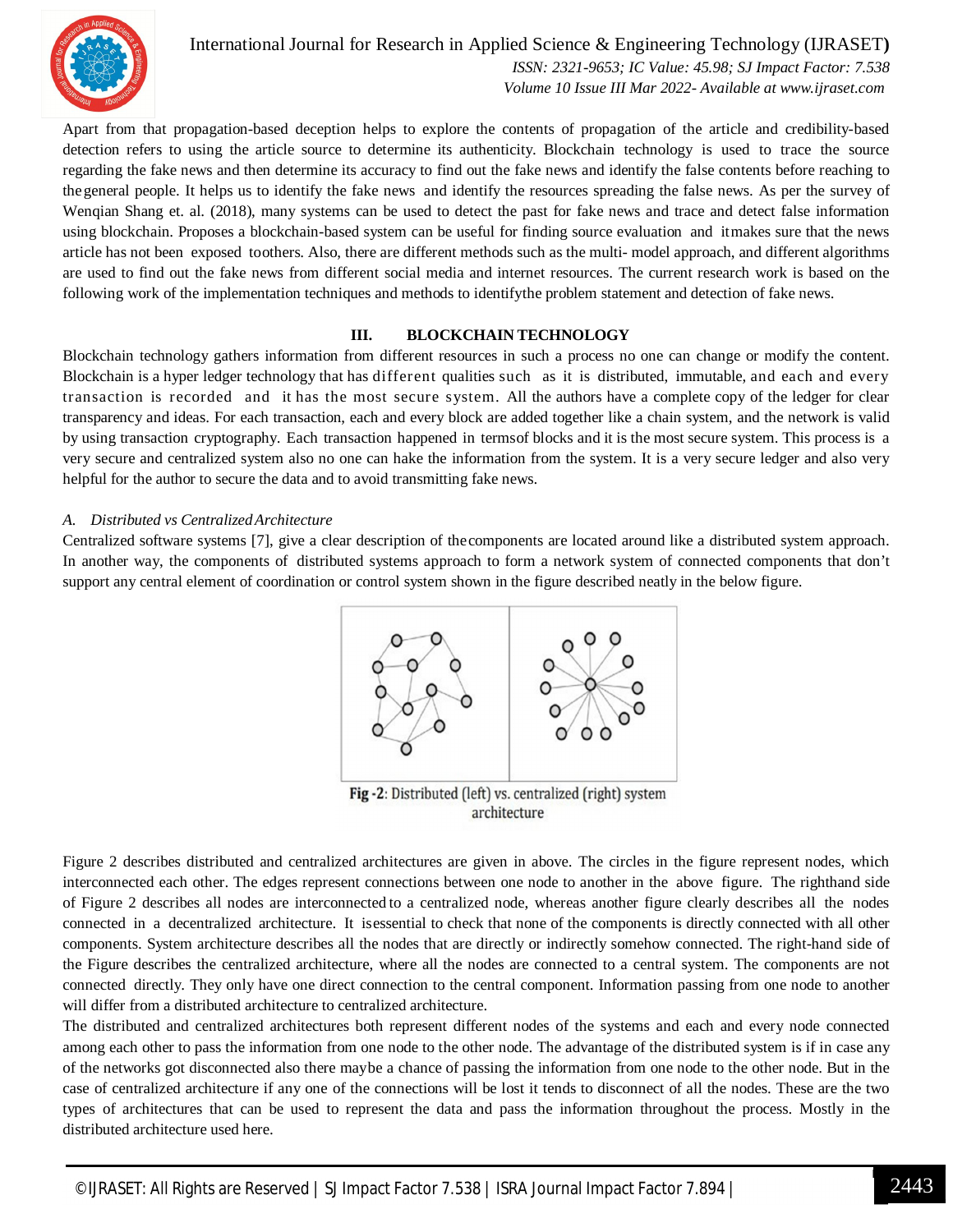

International Journal for Research in Applied Science & Engineering Technology (IJRASET**)**

 *ISSN: 2321-9653; IC Value: 45.98; SJ Impact Factor: 7.538 Volume 10 Issue III Mar 2022- Available at www.ijraset.com*

#### **IV. PROPOSED METHODOLOGY**

The method can identify the secure process of the transaction and defines the data as highlysecure in this system. The blockchain technology talks about the most secure system of the network security system which is used in different areas such as news, media, advertisement,

The proposed methodology talks about the different algorithms to analyze the system and to find out the fake news from different resources. , our goal is to find out the Researcher's point of view and the concept analyzed by the researcher. There are different processes to identify fake news detection, followed by the previous research work. There are various media and online technologies where nowadays fake news is spreading very fastly. The research methodology is based on proper news agencies as a source toverify other news reality and the truthness and how to implement the BFS algorithm to analyze the important nodes After the various research papers review we got a conclusion that blockchain technology helps to identify the fake news before it reaches to the common people. The research technology builds. There are different algorithms to find out the fake news from the content such as the Turing machine algorithm is the most appropriate algorithm to select andfilter the fake content. The process identifies the important nodes from the content and asks for the truth or false of the content. The Research paper talks about different methods to identify the nodes and to detect fake news from the content. As fewer numbers of applications are analyzed to detect the fake news content below are a few steps described to identifyto detect the errors from the blockchain technology.

In this technique, it gathers all the information in a decentralized way and helps to identify the correct decision node from the process. After finding the correct decision node it will analyze which node is true and which node is a false node based on that it will create the content.

- *1)* Here the author and the people combine together to find their thoughts from different resources and create blocks to form a chain system.
- *2)* Here the nodes can't give access to ownerships within a particular chain system.
- *3)* The process contains a high ledger process so that it's very difficult to break the privacy of that system and it is impossible to break the chain system.
- *4)* The process contains BFS algorithms to distinguish thenodes and identify the important nodes among all and which clearly define the importance of each and every node.
- *5*) Day by day due to the growth of unstructured data it's very difficult to manage the data of huge volume of data and find the fake data among the unstructured data.
- *6)* Lack of space to save the data and providing this chain system for all social networks will be very difficult for the service provider and also it is a verycomplex procedure to handle a large amount of data to gather at a time to find the reliability of the given data.

To overcome this kind of situation we are analyzing here the BFS algorithm and TM algorithm to get reliableinformation for the particular news detection data is necessary for most forms of transactions. Hence, if an immutable ledger of data existed, we need to remove this type of dependency data from one source to others respectively. A Blockchain-based news consortium aims to do just that by using a decentralized network. With no central authority, it is exceedingly hard to alter the data inside a ledger. An agency The research work is based on acquiring the trust and the faith of social and common people and people from the industries too. It helps to identify the different problems of how the fake news is spreading over the common people and by using different implementation techniques to avoid this problem immediately. Acquiring the trust among the people and the different industries giving genuine information is highly essential. This technology helps us lot get the accurate information.

#### *A. Detection Method*

Blockchain technology is a decentralized system that helps to find out the different nodes and relations among them. It distinguishes each and every node starting from the master node. Master nodes can be reliable nodes such as social media, google, Facebook, and Twitter, etc. Master nodes are the nodes based on the result of good or bad. Each and every node starts from the master node and is followed by the sub-nodes. Each and every node contains the master nodes which is a highly secure process and we can not change the nodes without permissions. Here the data security and privacy are very high and very difficult to threaten the data. Here the data are collected together and will do indexing as per the indexingdata's are arranged together. As it's very little chance of theft ofdata from the hyper ledger. Our proposed method defines to identify the blocks from the content and the important nodes will be filtered from the context. It will help to minimize the redundancy of the text. Due to this, we can reduce the redundantcontent of the text. The main research method of the text to avoid fake news and to deliver important content to the commonpeople.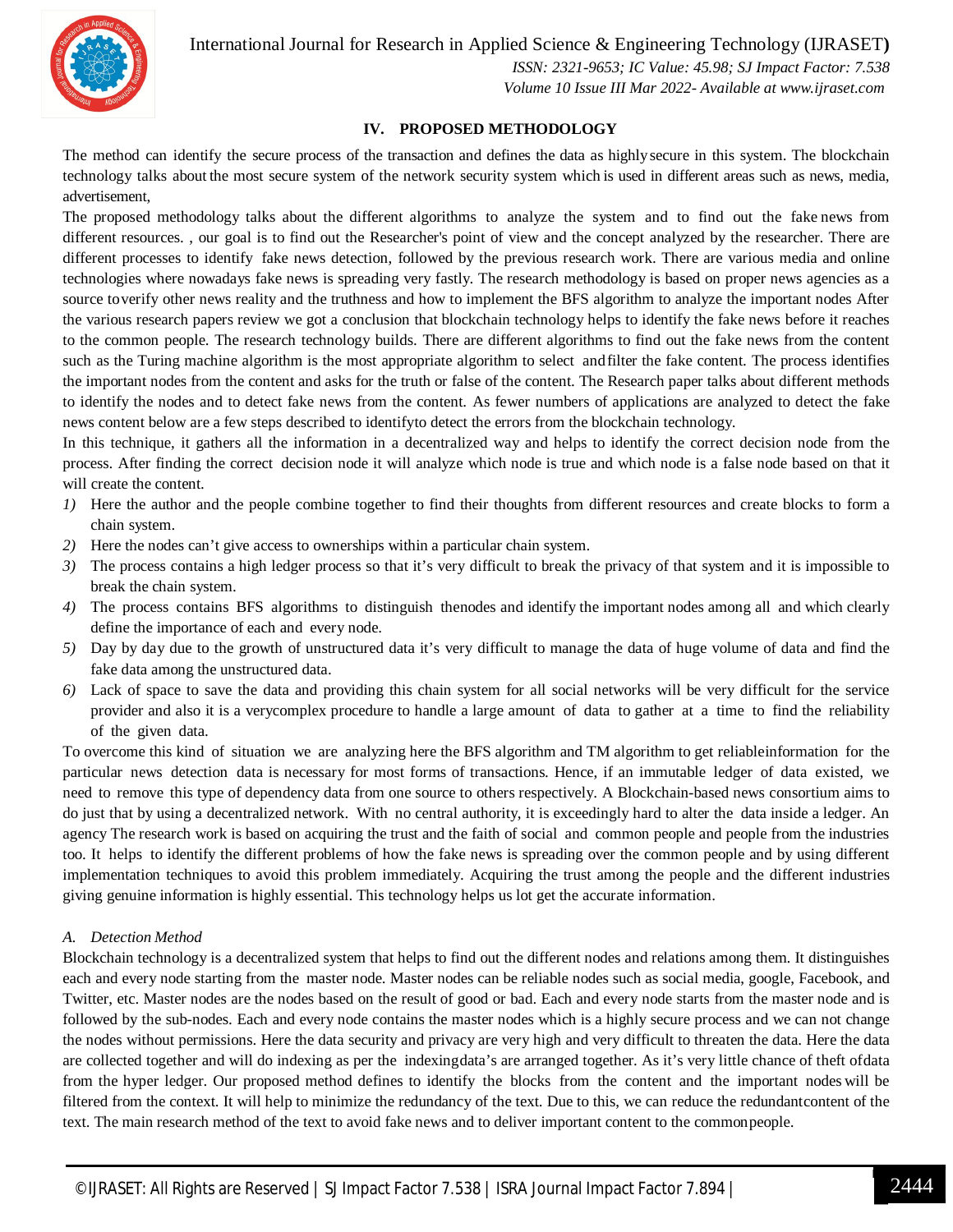International Journal for Research in Applied Science & Engineering Technology (IJRASET**)**

 *ISSN: 2321-9653; IC Value: 45.98; SJ Impact Factor: 7.538 Volume 10 Issue III Mar 2022- Available at www.ijraset.com*

#### **V. CONCLUSION**

To avoid fake rumors in different social media here we are describing the concept of blockchain technology to avoidthese kinds of fake rumors and the main goal of the process isto Deliver correct information to the user. Here we are using different technologies and algorithms to solve these techniques and mainly the BFS algorithm to find the important content from the text and analyze its importance then it will create the content.

It can also detect redundant content which can be tested fromvarious resources or from the existing news. The basic purpose of this method is to enhance the content and identify the fault content from the text and deliver the original contentfrom the text. This method proposed a test methodology to identify the false news from the content and test the truth or false with respect to various test cases.

The method started with identifying different algorithms and different search techniques to find out the fake news. Herewe are proposing various techniques to come out from the previous techniques and by adopting new techniques to enhance the research method.

#### **REFERENCES**

- [1] http://www.wordnet-online.com/anthropology.shtml.
- [2] S. W. H. L. K. She, Understanding User Profiles on Social Media forFake News Detection, Semantic-scholar, 2019.
- [3] A. A. Monther Aldwairi, Detecting Fake News in Social Media Networks, Abu Dhabi: ScienceDirect, 2018.
- [4] P. C. R. S. S.-S. a. J. T. Hamid Karimi, "Multi-Source Multi-Class Fake News Detection," in InternatonalInternational Conference on Computational Linguistics, Michigan State, 2020.
- [5] E. N. S. Mohamed Torky, "Proof of Credibility: A Blockchain Approach for Detecting and Blocking Fake News in Social Networks," International Journal of Advanced Computer Science and Applications, vol. 10, 2019.
- [6] J. J. T. Zonyin Shae, "AI Blockchain Platform for Trusting News," inIEEE 39th International Conference on Distributed Computing Systems (ICDCS), 2019
- [7] J. I. J. S. S. H. S. S. A., K. D. S. Paul, " Fake News Detection inSocial Media using Blockchain," in 7th International Conference onSmart Computing & Communications (ICSCC), Sarawak, Malaysia, 2019.
- [8] "NewsCop | Fake News Detector," Devkey, [Online]. Available: https://play.google.com/store/apps/details? id=com.surajgiri.newsage &hl =en\_US. [Accessed 10th March2020].
- [9] "ELISA Fake News Detector," RoboMx, [Online]. Available: https:// play .google.com/store/apps/details?id=tech.robomx.elisa&hl=e n\_ US.[Accessed 10th March 2020].
- [10] S. Parikh and P.Atrey, "Media-Rich Fake News Detection: ASurvey,"